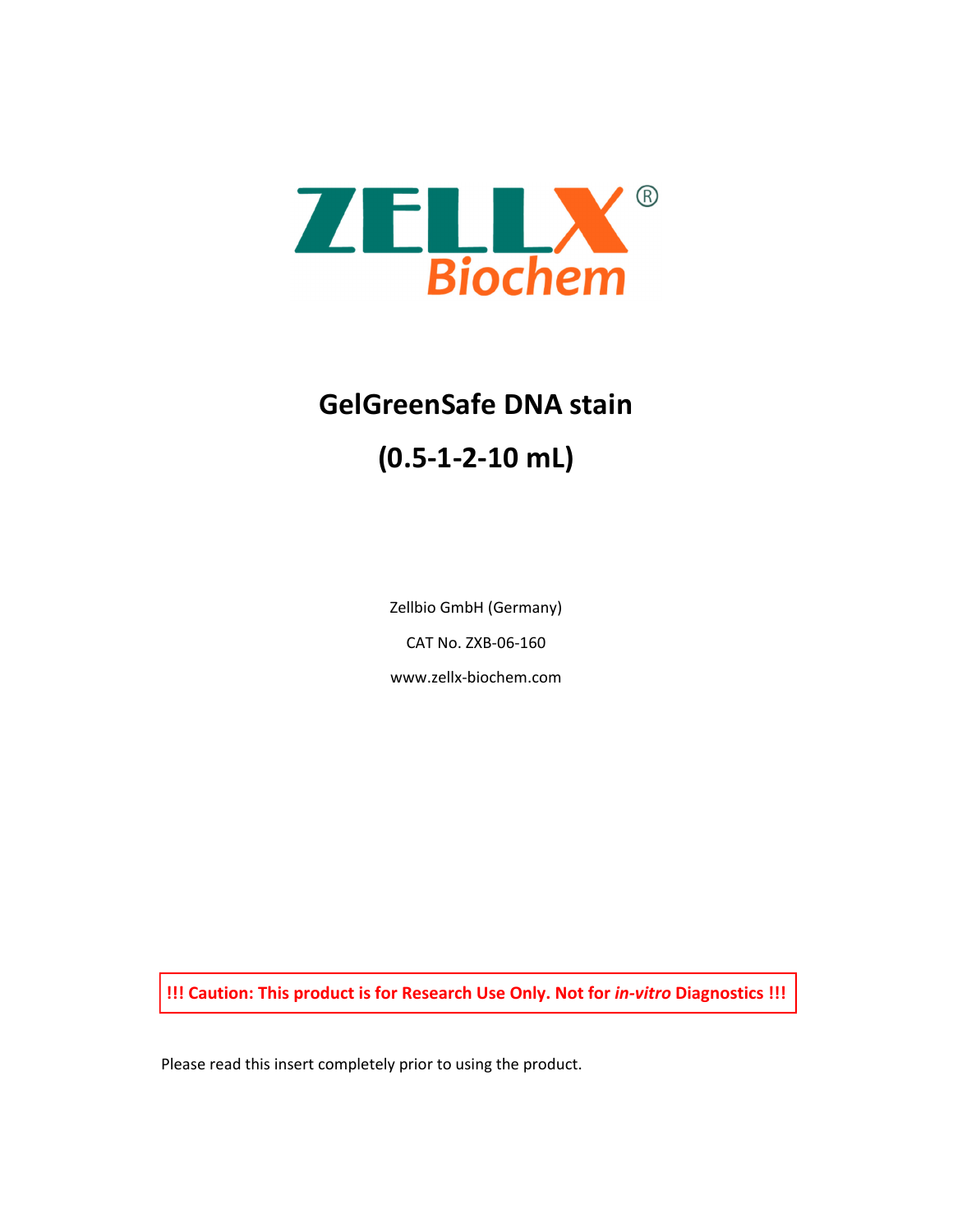

# **Background**

ZellX® GelGreenSafe DNA stain is a fluorescent nucleic acid stain and a safe and convenient alternative to replace highly toxic Ethidium Bromide (EtBr) for staining double‐stranded DNA, single‐stranded DNA, and RNA in agarose and polyacrylamide gel electrophoresis.

GelGreenSafe DNA stain has Tree fluorescence excitation peaks, two at UV range at 270 nm and 295 nm and one strong excitation peak in the blue light range at 485-490 nm; and therefore is compatible with a large variety of gel documentation systems including either a 270/295 nm UV trans illuminator or a gel reader equipped with visible light excitation (such as blue LED light box, 488 nm laser-based gel scanner, or Dark Reader®).

It is a highly sensitive DNA gel stain and is far more sensitive than SYBR Safe for analyzing even small fragments due to its reduced nonspecific background fluorescence. Unlike SYBR® dyes, which are known to be unstable, GelGreenSafe is highly stable, both hydrolytically and thermally.

## Features

- **Easy to Use**: you can directly replace EtBr without changing your existing imaging system.
- **Safe**: Non‐carcinogenic by the AMES test.
- **Sensitive**: Increase your sensitivity by reducing nonspecific background fluorescence.

## Kit Component

| Cat. No        | <b>Component</b>       | <b>Quantity</b> |
|----------------|------------------------|-----------------|
| ZXB-06-160-500 | GelGreenSafe DNA stain | $500 \mu L$     |
| ZXB-06-160-1   | GelGreenSafe DNA stain | 1 mL            |
| ZXB-06-160-2   | GelGreenSafe DNA stain | $2 \text{ mL}$  |
| ZXB-06-160-10  | GelGreenSafe DNA stain | $10 \text{ mL}$ |

## Storage instruction

GelGreenSafe DNA stain should be stored at 2‐8° C and protected from light until the expiration date of the kit. **Do not freeze the GelGreenSafe.**